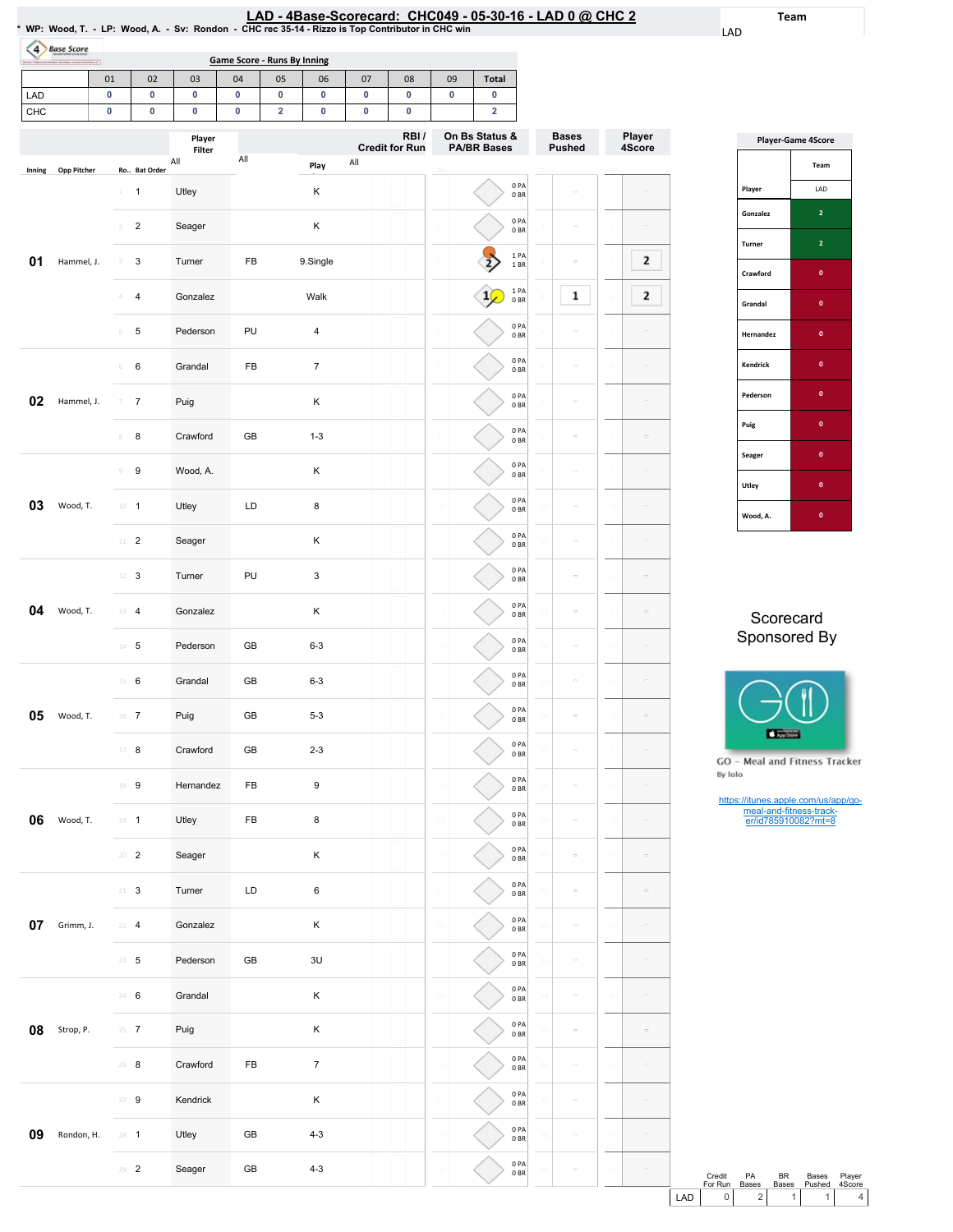## EHC - 4Base-Scorecard: CHC049 - 05-30-16 - LAD 0 @ CHC 2 ^ WP: Wood, T. - LP: Wood, A. - Sv: Rondon - CHCrec 35-14 - Rizzo is Top Contributor in CHC win

| LAD    | $\pmb{0}$               | $\pmb{0}$ | $\pmb{0}$  | $\pmb{0}$     | $\pmb{0}$   | $\pmb{0}$               | $\pmb{0}$ | $\pmb{0}$                     | 0 | $\pmb{0}$                            |                               |                  |
|--------|-------------------------|-----------|------------|---------------|-------------|-------------------------|-----------|-------------------------------|---|--------------------------------------|-------------------------------|------------------|
| CHC    | $\pmb{0}$               | $\pmb{0}$ | $\pmb{0}$  | $\pmb{0}$     | $\mathbf 2$ | $\pmb{0}$               | $\pmb{0}$ | $\pmb{0}$                     |   | $\overline{\mathbf{2}}$              |                               |                  |
|        |                         |           |            |               |             |                         |           | RBI/<br><b>Credit for Run</b> |   | On Bs Status &<br><b>PA/BR Bases</b> | <b>Bases</b><br><b>Pushed</b> | Player<br>4Score |
|        | $\mathbf{1}$            |           | Zobrist    |               |             | Walk                    |           | $\vert$ 0                     |   |                                      | Е                             |                  |
|        | $\overline{2}$          |           | Heyward    | FB            |             | $\overline{7}$          |           | $\vert$ 0 $\vert$             |   |                                      | Е                             |                  |
| 01     | 3                       |           | Bryant     |               |             | Κ                       |           | 0                             |   |                                      | F                             |                  |
|        | $\overline{\mathbf{4}}$ |           | Rizzo      | $\mathsf{GB}$ |             | $4 - 3$                 |           | $\vert$ 0                     |   |                                      | $\overline{\phantom{a}}$      |                  |
|        | 5                       |           | Soler      |               |             | Κ                       |           | $\vert$ 0                     |   |                                      | $\overline{\phantom{a}}$      |                  |
|        | 6                       |           | Russell    | LD            |             | 9.Single                |           | $\vert$ 0 $\vert$             |   | ₿                                    | F                             |                  |
|        | $\overline{7}$          |           | Baez       | $\mathsf{GB}$ |             | 3.Single                |           | $\vert$ 0 $\vert$             |   | $\overline{2}$                       |                               |                  |
| 02     | 8                       |           | Ross       | LD            |             | 7.Single                |           | $\vert$ 0 $\vert$             |   |                                      |                               |                  |
|        | 9                       |           | Hammel     |               |             | Κ                       |           |                               |   |                                      | $\blacksquare$                |                  |
|        | $\mathbf{1}$            |           | Zobrist    |               |             | Κ                       |           |                               |   |                                      | $\overline{\phantom{a}}$      |                  |
|        | $\overline{2}$          |           | Heyward    |               |             | Κ                       |           |                               |   |                                      | $\frac{1}{\sqrt{2}}$          |                  |
|        | 3                       |           | Bryant     | $\mathsf{GB}$ |             | 7.Single ProdOut        |           |                               |   | $\overline{2}$                       | $\overline{\phantom{a}}$      |                  |
| 03     | 4                       |           | Rizzo      | GB            |             | 3U                      |           |                               |   |                                      |                               |                  |
|        | 5                       |           | Soler      |               |             | Walk                    |           |                               |   |                                      | $\overline{\mathcal{L}}$      |                  |
|        | 6                       |           | Russell    | LD            |             | $\,6\,$                 |           |                               |   |                                      | $\overline{\phantom{a}}$      |                  |
|        | $\overline{7}$          |           | Baez       | FB            |             | $\boldsymbol{7}$        |           |                               |   |                                      | $\frac{1}{\sqrt{2}}$          |                  |
| 04     | 8                       |           | Ross       |               |             | Walk +CS-2-4            |           |                               |   | $\mathbf{p}$                         | F                             |                  |
|        | 9                       |           | Wood, T.   | FB            |             | $\boldsymbol{9}$        |           |                               |   |                                      | ×                             |                  |
|        | $\mathbf{1}$            |           | Zobrist    | LD            |             | 9.Single -2nd-3rd-9-Err |           |                               |   |                                      | F                             |                  |
|        | $\overline{2}$          |           | Heyward    | GB            |             | 3.Single                |           |                               |   | R                                    |                               |                  |
|        | 3                       |           | Bryant     |               |             | $\mathsf K$             |           |                               |   |                                      | F                             |                  |
| 05     | 4                       |           | Rizzo      | LD            |             | 9.Double                |           |                               |   | ₽                                    |                               |                  |
|        | $\overline{5}$          |           | Soler      | GB            |             | 5-3 ProdOut             |           | $\overline{\mathbf{0}}$       |   |                                      |                               |                  |
|        | 6                       |           | Russell    |               |             | Κ                       |           | $\vert$ 0 $\vert$             |   |                                      | ×                             |                  |
|        | $\boldsymbol{7}$        |           | Baez       | GB            |             | $6 - 3$                 |           | $\vert$ 0 $\vert$             |   |                                      | $\overline{\phantom{a}}$      |                  |
| 06     | 8                       |           | Ross       | LD            |             | 8                       |           | $\bullet$                     |   |                                      | $\overline{\phantom{a}}$      |                  |
|        | 9                       |           | Szczur     |               |             | Κ                       |           | $\vert$ 0 $\vert$             |   |                                      | $\overline{\phantom{a}}$      |                  |
|        | $\mathbf{1}$            |           | Zobrist    | FB            |             | $\bf 8$                 |           | $\vert$ 0 $\vert$             |   |                                      | $\overline{\phantom{a}}$      |                  |
| $07\,$ | $\overline{\mathbf{c}}$ |           | Heyward    | ${\sf FB}$    |             | 8                       |           | $\vert$ 0 $\vert$             |   |                                      | ×                             |                  |
|        | $\mathsf 3$             |           | Bryant     |               |             | $\mathsf K$             |           | $\overline{\phantom{a}}$      |   |                                      | $\overline{\phantom{a}}$      |                  |
|        | $\overline{\mathbf{4}}$ |           | Rizzo      |               |             | HBP +DP'd-6-4-3         |           | $\vert$ 0 $\vert$             |   |                                      | F                             |                  |
|        | 5                       |           | Federowicz | GB            |             | 6-4-3-DP                |           | $\overline{\phantom{a}}$      |   |                                      | $-1$                          |                  |
| 08     | 6                       |           | Russell    | LD            |             | 8.Single                |           | $\overline{\mathbf{0}}$       |   |                                      |                               |                  |
|        | $\overline{7}$          |           | Baez       | PU            |             | $\overline{\mathbf{4}}$ |           | $\vert$ 0 $\vert$             |   |                                      |                               |                  |



**Scorecard** Sponsored By

https://itunes.apple.com/us/app/go-meal-and-fitness-track-er/id785910082?mt=8

Credit PA BR Bases Player<br>
For Run Bases Bases Pushed 4Score<br>
CHC 2 15 8 8 33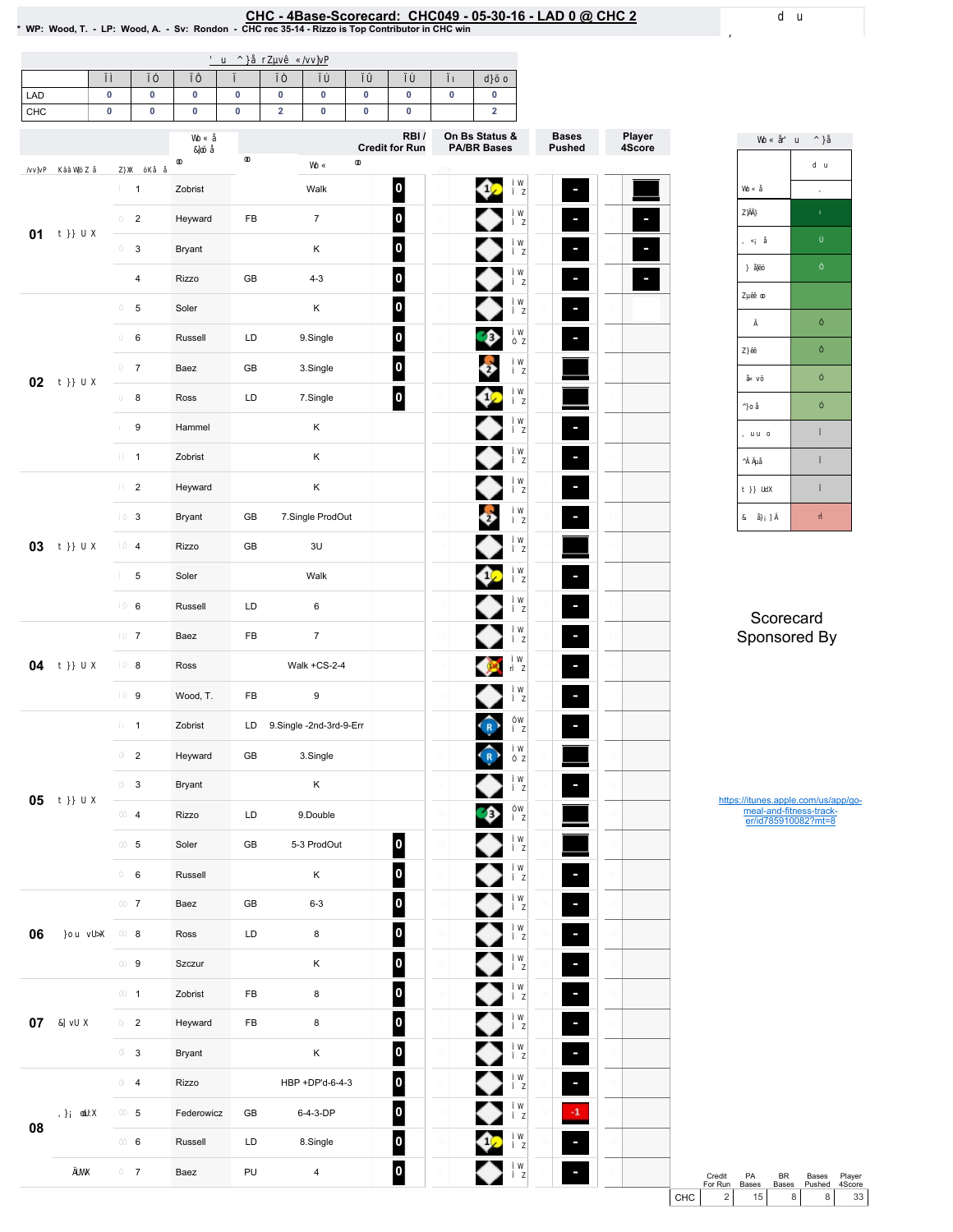|           |            |           |              |                  |                |                | LAD - 4BaseScore - Player 4Score by Batting Order<br>CHC049 - 05-30-16 - LAD 0 @ CHC 2<br>WP: Wood, T. - LP: Wood, A. - Sv: Rondon - CHC rec 35-14 - Rizzo is Top Contributor in CHC win |              |                |           |             |  |  |  |
|-----------|------------|-----------|--------------|------------------|----------------|----------------|------------------------------------------------------------------------------------------------------------------------------------------------------------------------------------------|--------------|----------------|-----------|-------------|--|--|--|
|           |            |           |              | <b>Bat Order</b> |                |                |                                                                                                                                                                                          |              |                |           |             |  |  |  |
| Player    | Team       | Position  | $\mathbf{1}$ | $\overline{2}$   | 3              | 4              | 5                                                                                                                                                                                        | 6            | $\overline{7}$ | 8         | 9           |  |  |  |
| Gonzalez  | LAD        | 1B        |              |                  |                | 2 <sup>1</sup> |                                                                                                                                                                                          |              |                |           |             |  |  |  |
| Turner    | LAD        | 3B        |              |                  | $\overline{2}$ |                |                                                                                                                                                                                          |              |                |           |             |  |  |  |
| Crawford  | LAD        | LF        |              |                  |                |                |                                                                                                                                                                                          |              |                | $\bullet$ |             |  |  |  |
| Grandal   | LAD        | С         |              |                  |                |                |                                                                                                                                                                                          | $\mathbf{0}$ |                |           |             |  |  |  |
| Hernandez | <b>LAD</b> | PH        |              |                  |                |                |                                                                                                                                                                                          |              |                |           | $\bullet$   |  |  |  |
| Kendrick  | LAD        | LF-Dsub   |              |                  |                |                |                                                                                                                                                                                          |              |                |           | $\bullet$   |  |  |  |
| Pederson  | LAD        | <b>CF</b> |              |                  |                |                | $\bullet$                                                                                                                                                                                |              |                |           |             |  |  |  |
| Puig      | LAD        | RF        |              |                  |                |                |                                                                                                                                                                                          |              | $\bullet$      |           |             |  |  |  |
| Seager    | LAD        | SS        |              | $\bullet$        |                |                |                                                                                                                                                                                          |              |                |           |             |  |  |  |
| Utley     | LAD        | 2B        | $\bullet$    |                  |                |                |                                                                                                                                                                                          |              |                |           |             |  |  |  |
| Wood, A.  | LAD        | P         |              |                  |                |                |                                                                                                                                                                                          |              |                |           | $\mathbf 0$ |  |  |  |

|               |                   |               |                         |                                                                                                |                | LAD - 4Score Box - Player Totals<br>None |                     |                |                |                          |
|---------------|-------------------|---------------|-------------------------|------------------------------------------------------------------------------------------------|----------------|------------------------------------------|---------------------|----------------|----------------|--------------------------|
|               |                   |               |                         | WP: Wood, T. - LP: Wood, A. - Sv: Rondon - CHC rec 35-14 - Rizzo is Top Contributor in CHC win |                |                                          |                     |                |                |                          |
| Player        |                   | Team Position | Batting<br>Order<br>Nbr | Credit For Run                                                                                 | PA Bases       | <b>BR</b> Bases                          | <b>Bases Pushed</b> | Player 4Score  | Appearances    | <b>Productivity Rate</b> |
| Gonzalez      | LAD 1B            |               | 4                       | $\mathbf 0$                                                                                    | 1              | $\pmb{0}$                                | $\overline{1}$      | $\overline{2}$ | 3              | 0.667                    |
| Turner        | LAD 3B            |               | 3                       | $\mathbf 0$                                                                                    | $\mathbf{1}$   | $\mathbf{1}$                             | 0                   | $\overline{2}$ | 3              | 0.667                    |
| Crawford      | LAD LF            |               | 8                       | $\mathbf 0$                                                                                    | 0              | 0                                        | 0                   | 0              | 3              | 0.000                    |
| Grandal       | LAD C             |               | 6                       | $\mathbf 0$                                                                                    | 0              | $\pmb{0}$                                | 0                   | $\mathbf 0$    | 3              | 0.000                    |
| Hernandez     | LAD PH            |               | 9                       | $\mathbf 0$                                                                                    | 0              | 0                                        | 0                   | $\mathsf 0$    | $\mathbf{1}$   | 0.000                    |
| Kendrick      |                   | LAD LF-Dsub   | 9                       | $\mathbf 0$                                                                                    | 0              | $\mathbf 0$                              | 0                   | $\mathbf 0$    | $\mathbf{1}$   | 0.000                    |
| Pederson      | LAD CF            |               | 5                       | $\mathbf 0$                                                                                    | 0              | $\pmb{0}$                                | $\mathbf 0$         | $\mathbf 0$    | 3              | 0.000                    |
| Puig          | LAD RF            |               | $\overline{7}$          | $\mathbf 0$                                                                                    | 0              | $\pmb{0}$                                | 0                   | $\mathsf 0$    | 3              | 0.000                    |
| Seager        | LAD SS            |               | $\overline{2}$          | $\mathbf 0$                                                                                    | 0              | 0                                        | $\mathbf 0$         | $\mathbf 0$    | 4              | 0.000                    |
| Utley         | LAD <sub>2B</sub> |               | $\mathbf{1}$            | $\mathbf 0$                                                                                    | 0              | $\pmb{0}$                                | 0                   | $\mathbf 0$    | $\overline{4}$ | 0.000                    |
| Wood, A.      | LAD P             |               | 9                       | $\mathbf 0$                                                                                    | 0              | $\pmb{0}$                                | $\mathbf 0$         | $\mathsf 0$    | $\mathbf{1}$   | 0.000                    |
| <b>Totals</b> |                   |               |                         | $\mathbf 0$                                                                                    | $\overline{2}$ | $\mathbf{1}$                             | $\overline{1}$      | $\overline{4}$ | 29             | 0.138                    |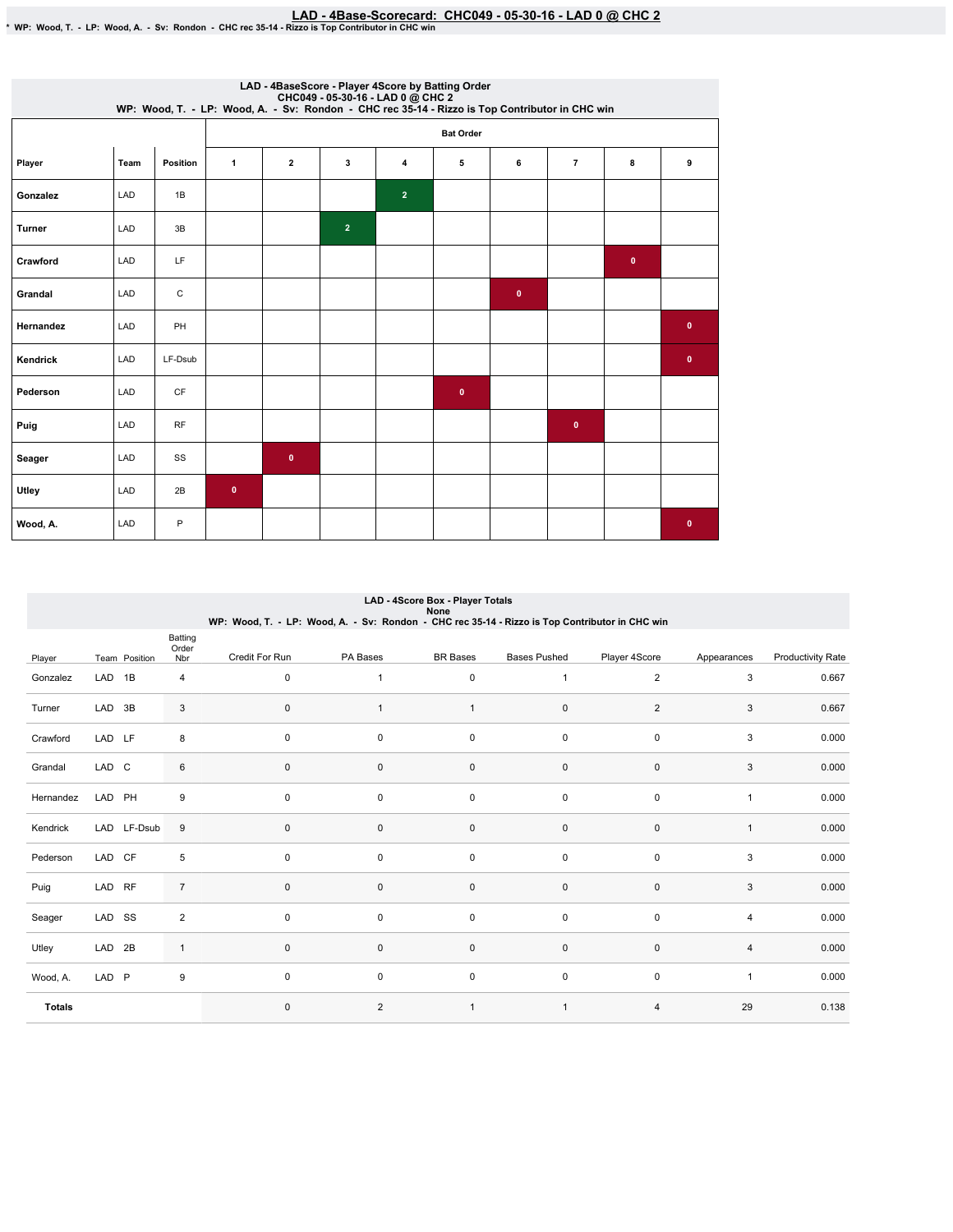## EHC - 4Base-Scorecard: CHC049 - 05-30-16 - LAD 0 @ CHC 2 مكان CHC - 4Base-Scorecard: CHC049 - 05-30-16 - LAD 0 يتباه 20 WP: Wood, T. - LP: Wood, A. - Sv: Rondon - CHC rec 35-14 - Rizzo is Top Contributor in CHC win

|                |            |           |                |                  |                |                | CHC - 4BaseScore - Player 4Score by Batting Order<br>CHC049 - 05-30-16 - LAD 0 @ CHC 2<br>WP: Wood, T. - LP: Wood, A. - Sv: Rondon - CHC rec 35-14 - Rizzo is Top Contributor in CHC win |                         |                |   |              |  |  |  |
|----------------|------------|-----------|----------------|------------------|----------------|----------------|------------------------------------------------------------------------------------------------------------------------------------------------------------------------------------------|-------------------------|----------------|---|--------------|--|--|--|
|                |            |           |                | <b>Bat Order</b> |                |                |                                                                                                                                                                                          |                         |                |   |              |  |  |  |
| Player         | Team       | Position  | 1              | $\overline{2}$   | 3              | 4              | 5                                                                                                                                                                                        | 6                       | $\overline{7}$ | 8 | 9            |  |  |  |
| <b>Rizzo</b>   | CHC        | 1B        |                |                  |                | $\overline{9}$ |                                                                                                                                                                                          |                         |                |   |              |  |  |  |
| Heyward        | CHC        | <b>CF</b> |                | 6                |                |                |                                                                                                                                                                                          |                         |                |   |              |  |  |  |
| Zobrist        | <b>CHC</b> | <b>RF</b> | 5 <sub>5</sub> |                  |                |                |                                                                                                                                                                                          |                         |                |   |              |  |  |  |
| <b>Russell</b> | CHC        | SS        |                |                  |                |                |                                                                                                                                                                                          | $\overline{\mathbf{4}}$ |                |   |              |  |  |  |
| Baez           | CHC        | 2B        |                |                  |                |                |                                                                                                                                                                                          |                         | 3              |   |              |  |  |  |
| <b>Ross</b>    | <b>CHC</b> | С         |                |                  |                |                |                                                                                                                                                                                          |                         |                | 3 |              |  |  |  |
| <b>Bryant</b>  | CHC        | 3B        |                |                  | $\overline{2}$ |                |                                                                                                                                                                                          |                         |                |   |              |  |  |  |
| Soler          | CHC        | LF        |                |                  |                |                | $\overline{2}$                                                                                                                                                                           |                         |                |   |              |  |  |  |
| Hammel         | CHC        | P         |                |                  |                |                |                                                                                                                                                                                          |                         |                |   | $\mathbf{0}$ |  |  |  |
| <b>Szczur</b>  | <b>CHC</b> | PH-LF     |                |                  |                |                |                                                                                                                                                                                          |                         |                |   | $\mathbf{0}$ |  |  |  |
| Wood, T.       | CHC        | P-Rel     |                |                  |                |                |                                                                                                                                                                                          |                         |                |   | $\pmb{0}$    |  |  |  |
| Federowicz     | CHC        | PH        |                |                  |                |                | $-1$                                                                                                                                                                                     |                         |                |   |              |  |  |  |

|               |               |                         | WP: Wood, T. - LP: Wood, A. - Sv: Rondon - CHC rec 35-14 - Rizzo is Top Contributor in CHC win |                | CHC - 4Score Box - Player Totals<br>None |                     |                |              |                          |
|---------------|---------------|-------------------------|------------------------------------------------------------------------------------------------|----------------|------------------------------------------|---------------------|----------------|--------------|--------------------------|
| Player        | Team Position | Batting<br>Order<br>Nbr | Credit For Run                                                                                 | PA Bases       | <b>BR</b> Bases                          | <b>Bases Pushed</b> | Player 4Score  | Appearances  | <b>Productivity Rate</b> |
| Rizzo         | CHC 1B        | 4                       | $\mathbf{1}$                                                                                   | 3              | $\mathbf{1}$                             | $\overline{4}$      | 9              | 4            | 2.250                    |
| Heyward       | CHC CF        | 2                       | $\mathbf{1}$                                                                                   | $\mathbf{1}$   | 3                                        | $\overline{1}$      | 6              | 4            | 1.500                    |
| Zobrist       | CHC RF        | $\mathbf{1}$            | $\mathbf 0$                                                                                    | 4              | $\mathbf{1}$                             | $\mathsf 0$         | 5              | 4            | 1.250                    |
| Russell       | CHC SS        | 6                       | $\pmb{0}$                                                                                      | $\overline{2}$ | $\overline{2}$                           | $\pmb{0}$           | $\overline{4}$ | 4            | 1.000                    |
| Baez          | CHC 2B        | $\overline{7}$          | $\mathbf 0$                                                                                    | $\mathbf{1}$   | $\mathbf{1}$                             | $\overline{1}$      | 3              | 4            | 0.750                    |
| Ross          | CHC C         | 8                       | $\mathbf 0$                                                                                    | $\overline{2}$ | $-1$                                     | $\overline{2}$      | 3              | 3            | 1.000                    |
| Bryant        | CHC 3B        | 3                       | $\mathbf 0$                                                                                    | $\mathbf{1}$   | $\mathbf{1}$                             | $\pmb{0}$           | $\overline{2}$ | 4            | 0.500                    |
| Soler         | CHC LF        | 5                       | $\pmb{0}$                                                                                      | $\mathbf{1}$   | $\mathbf 0$                              | $\mathbf{1}$        | $\overline{2}$ | 3            | 0.667                    |
| Hammel        | CHC P         | 9                       | $\mathbf 0$                                                                                    | 0              | 0                                        | $\mathsf 0$         | $\mathbf 0$    | $\mathbf{1}$ | 0.000                    |
| Szczur        | CHC PH-LF     | 9                       | $\mathbf 0$                                                                                    | 0              | $\mathbf 0$                              | $\mathbf 0$         | $\mathbf 0$    | $\mathbf{1}$ | 0.000                    |
| Wood, T.      | CHC P-Rel     | 9                       | $\mathbf 0$                                                                                    | 0              | $\pmb{0}$                                | $\mathsf 0$         | $\mathbf 0$    | 1            | 0.000                    |
| Federowicz    | CHC PH        | 5                       | $\pmb{0}$                                                                                      | $\mathbf 0$    | $\mathsf 0$                              | $-1$                | $-1$           | $\mathbf{1}$ | $-1.000$                 |
| <b>Totals</b> |               |                         | $\overline{2}$                                                                                 | 15             | 8                                        | 8                   | 33             | 34           | 0.971                    |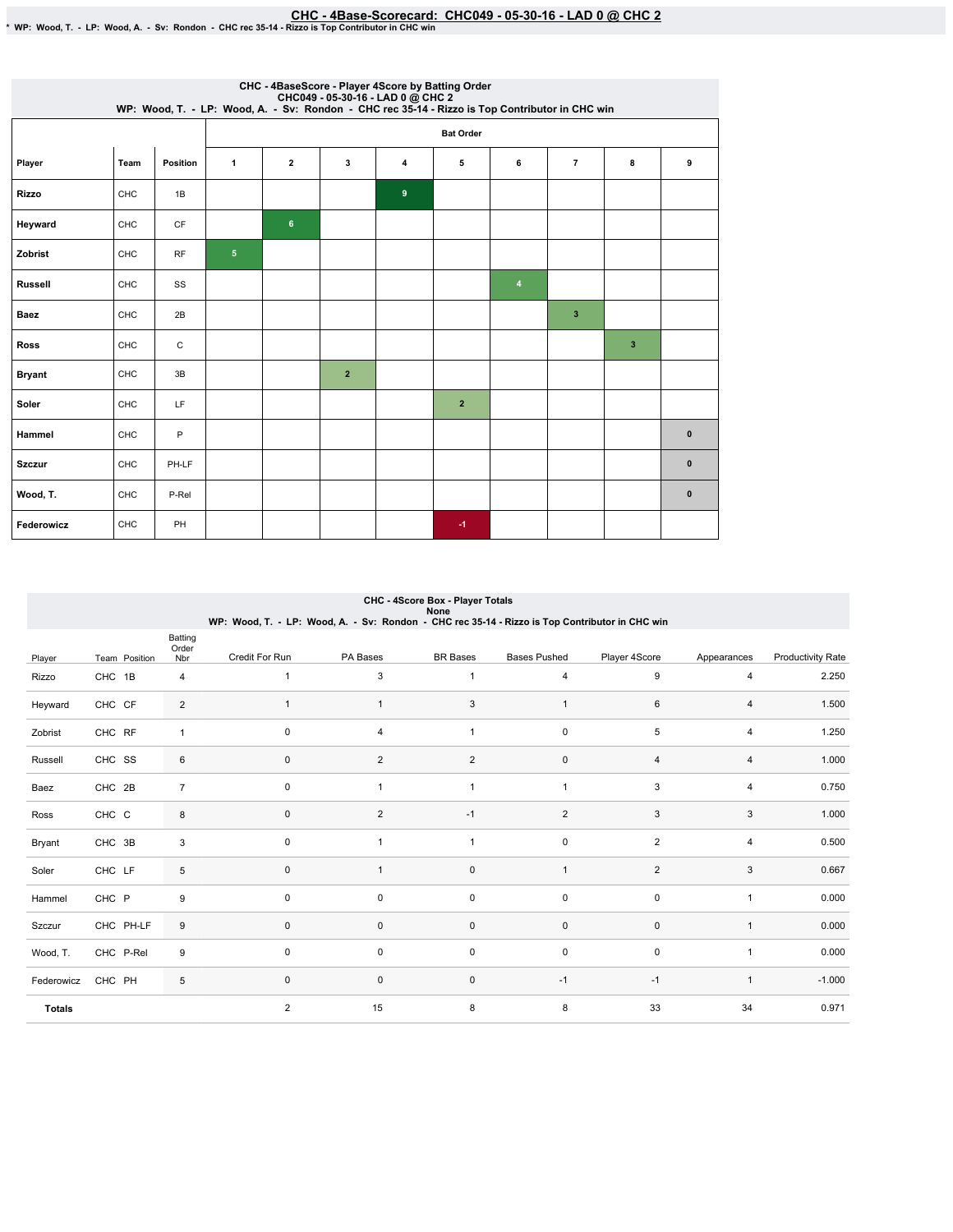|                         |           |                    |                           | Detail by Bat Order/Player |                     |                          |                          |                          |                     |
|-------------------------|-----------|--------------------|---------------------------|----------------------------|---------------------|--------------------------|--------------------------|--------------------------|---------------------|
| <b>Bat Order</b>        | Player    | Inning             | Play Text                 | LOBStatus                  | Credit For Run      | PA Bases                 | <b>BR</b> Bases          | <b>Bases Pushed</b>      | Player 4Score       |
|                         |           | 01                 | Κ                         |                            | $\mathbf 0$         | $\mathsf{O}\xspace$      | $\mathbf 0$              | $\mathsf{O}\xspace$      | $\mathbf 0$         |
|                         |           | 03                 | 8                         |                            | $\mathbf 0$         | $\mathbf 0$              | $\mathsf{O}\xspace$      | $\mathsf 0$              | 0                   |
| $\mathbf{1}$            | Utley     | $06\,$             | $\bf 8$                   |                            | $\mathbf 0$         | $\mathsf{O}\xspace$      | $\mathsf{O}\xspace$      | $\mathsf{O}\xspace$      | $\mathsf{O}\xspace$ |
|                         |           | $09\,$             | $4 - 3$                   |                            | $\mathbf 0$         | $\mathsf{O}\xspace$      | $\mathsf{O}\xspace$      | $\mathbf 0$              | $\mathsf{O}\xspace$ |
|                         |           |                    |                           | <b>Player Totals</b>       | $\underline{0}$     | $\underline{0}$          | $\overline{0}$           | $\underline{0}$          | $\underline{0}$     |
|                         |           | 01                 | $\mathsf K$               |                            | $\mathbf 0$         | $\mathsf{O}\xspace$      | $\mathsf{O}\xspace$      | $\mathbf 0$              | $\mathsf{O}\xspace$ |
|                         |           | 03                 | $\sf K$                   |                            | $\mathsf{O}\xspace$ | $\mathsf{O}\xspace$      | $\mathsf 0$              | $\mathsf{O}\xspace$      | $\mathsf{O}\xspace$ |
| $\sqrt{2}$              | Seager    | 06                 | $\sf K$                   |                            | $\mathbf 0$         | $\mathsf{O}\xspace$      | $\mathsf 0$              | $\mathsf{O}\xspace$      | $\mathsf{O}\xspace$ |
|                         |           | $09\,$             | $4 - 3$                   |                            | $\mathbf 0$         | $\mathsf{O}\xspace$      | $\mathsf{O}\xspace$      | $\mathbf 0$              | $\mathsf{O}\xspace$ |
|                         |           |                    |                           | <b>Player Totals</b>       | $\underline{0}$     | $\underline{0}$          | $\underline{0}$          | $\underline{0}$          | $\underline{0}$     |
|                         |           | 01                 | 9.Single                  | Left on 2nd                | $\mathbf 0$         | $\mathbf{1}$             | $\mathbf{1}$             | $\mathsf{O}\xspace$      | $\sqrt{2}$          |
| 3                       | Turner    | $04$               | $\ensuremath{\mathsf{3}}$ |                            | $\mathbf 0$         | $\mathsf{O}\xspace$      | $\mathsf{O}\xspace$      | $\mathsf{O}\xspace$      | $\mathsf{O}\xspace$ |
|                         |           | $07$               | 6                         |                            | $\mathbf 0$         | $\mathsf{O}\xspace$      | $\mathsf{O}\xspace$      | $\mathsf{O}\xspace$      | $\mathsf{O}\xspace$ |
|                         |           |                    |                           | <b>Player Totals</b>       | $\underline{0}$     | $\underline{\mathbf{1}}$ | $\overline{1}$           | $\underline{0}$          | $\underline{2}$     |
|                         |           | 01                 | Walk                      | Left on 1st                | $\mathbf 0$         | $\mathbf{1}$             | $\mathbf 0$              | $\mathbf{1}$             | $\overline{c}$      |
| $\overline{\mathbf{4}}$ | Gonzalez  | 04                 | $\sf K$                   |                            | $\mathbf 0$         | $\mathsf 0$              | $\mathsf{O}\xspace$      | $\mathbf 0$              | $\mathsf{O}\xspace$ |
|                         |           | $07\,$             | $\sf K$                   |                            | $\mathbf 0$         | $\mathsf 0$              | $\mathsf{O}\xspace$      | $\mathsf{O}\xspace$      | $\mathsf 0$         |
|                         |           |                    |                           | <b>Player Totals</b>       | $\underline{0}$     | $\overline{1}$           | $\underline{0}$          | $\underline{\mathbf{1}}$ | $\underline{2}$     |
|                         |           | 01                 | 4                         |                            | $\mathbf 0$         | $\mathsf 0$              | $\mathbf 0$              | $\mathbf 0$              | $\mathbf 0$         |
| $\sqrt{5}$              | Pederson  | 04                 | $6 - 3$                   |                            | $\mathbf 0$         | $\mathsf 0$              | $\mathsf{O}\xspace$      | $\mathsf{O}\xspace$      | $\mathbf 0$         |
|                         |           | $07\,$             | 3U                        |                            | $\mathbf 0$         | $\mathsf{O}\xspace$      | $\mathsf{O}\xspace$      | $\mathbf 0$              | $\mathsf{O}\xspace$ |
|                         |           |                    |                           | <b>Player Totals</b>       | $\underline{0}$     | $\underline{0}$          | $\overline{0}$           | $\underline{0}$          | $\underline{0}$     |
|                         |           | 02                 | $\boldsymbol{7}$          |                            | $\mathsf 0$         | $\mathsf{O}\xspace$      | $\mathsf{O}\xspace$      | $\mathsf{O}\xspace$      | $\mathsf{O}\xspace$ |
| $\,6\,$                 | Grandal   | $05\,$             | $6 - 3$                   |                            | $\mathbf 0$         | $\mathsf{O}\xspace$      | $\mathsf 0$              | $\mathsf{O}$             | $\mathsf{O}\xspace$ |
|                         |           | ${\bf 08}$         | $\sf K$                   |                            | $\mathbb O$         | $\mathsf{O}\xspace$      | $\mathsf{O}\xspace$      | $\mathsf{O}\xspace$      | $\mathsf{O}\xspace$ |
|                         |           |                    |                           | <b>Player Totals</b>       | $\underline{0}$     | $\underline{0}$          | $\underline{0}$          | $\underline{0}$          | $\underline{0}$     |
|                         |           | 02                 | $\sf K$                   |                            | $\mathbf 0$         | $\mathsf{O}\xspace$      | $\mathsf 0$              | $\mathsf{O}\xspace$      | $\mathsf{O}\xspace$ |
| $\overline{7}$          | Puig      | 05                 | $5-3$                     |                            | $\mathsf{O}\xspace$ | $\mathsf{O}\xspace$      | $\mathsf 0$              | $\mathsf{O}\xspace$      | $\mathsf{O}\xspace$ |
|                         |           | 08                 | $\mathsf K$               |                            | $\mathbf 0$         | $\mathsf{O}\xspace$      | $\mathsf{O}\xspace$      | $\mathsf{O}\xspace$      | $\mathsf{0}$        |
|                         |           |                    |                           | <b>Player Totals</b>       | $\underline{0}$     | $\underline{0}$          | $\underline{0}$          | $\underline{0}$          | $\underline{0}$     |
|                         |           | 02                 | $1 - 3$                   |                            | $\mathbf 0$         | $\mathsf{O}\xspace$      | $\mathsf 0$              | $\mathsf{O}\xspace$      | $\mathsf{O}\xspace$ |
| 8                       | Crawford  | 05                 | $2 - 3$                   |                            | $\mathbf 0$         | $\mathsf{O}\xspace$      | $\mathsf 0$              | $\mathsf{O}\xspace$      | $\mathsf{O}\xspace$ |
|                         |           | ${\bf 08}$         | $\boldsymbol{7}$          |                            | $\mathbf 0$         | $\mathsf{O}\xspace$      | $\mathsf 0$              | $\mathsf{O}\xspace$      | $\mathsf{O}\xspace$ |
|                         |           |                    |                           | <b>Player Totals</b>       | $\underline{0}$     | $\underline{0}$          | $\underline{0}$          | $\underline{0}$          | $\underline{0}$     |
|                         | Wood, A.  | 03                 | $\sf K$                   |                            | $\mathbf 0$         | $\mathsf{O}\xspace$      | $\mathsf 0$              | $\mathsf{O}\xspace$      | $\mathsf{O}\xspace$ |
|                         |           |                    |                           | <b>Player Totals</b>       | $\underline{0}$     | $\underline{0}$          | $\overline{0}$           | $\underline{0}$          | $\underline{0}$     |
| $\boldsymbol{9}$        | Hernandez | $06\,$             | 9                         |                            | $\mathbf 0$         | $\mathsf{O}\xspace$      | $\mathsf{O}\xspace$      | $\mathbf 0$              | $\mathsf{O}\xspace$ |
|                         |           |                    |                           | <b>Player Totals</b>       | $\underline{0}$     | $\underline{0}$          | $\overline{0}$           | $\underline{0}$          | $\underline{0}$     |
|                         | Kendrick  | $09\,$             | $\mathsf K$               |                            | $\mathbf 0$         | $\mathsf{O}\xspace$      | $\mathsf{O}\xspace$      | $\mathsf{O}\xspace$      | $\mathsf{O}\xspace$ |
|                         |           |                    |                           | <b>Player Totals</b>       | $\underline{0}$     | $\underline{0}$          | $\underline{0}$          | $\underline{0}$          | $\underline{0}$     |
|                         |           | <b>Grand Total</b> |                           | $\underline{0}$            | $\overline{2}$      | $\overline{1}$           | $\underline{\mathbf{1}}$ | $\underline{4}$          |                     |

<u>LAD - 4Base-Scorecard: CHC049 - 05-30-16 - LAD 0 @ CHC 2</u>